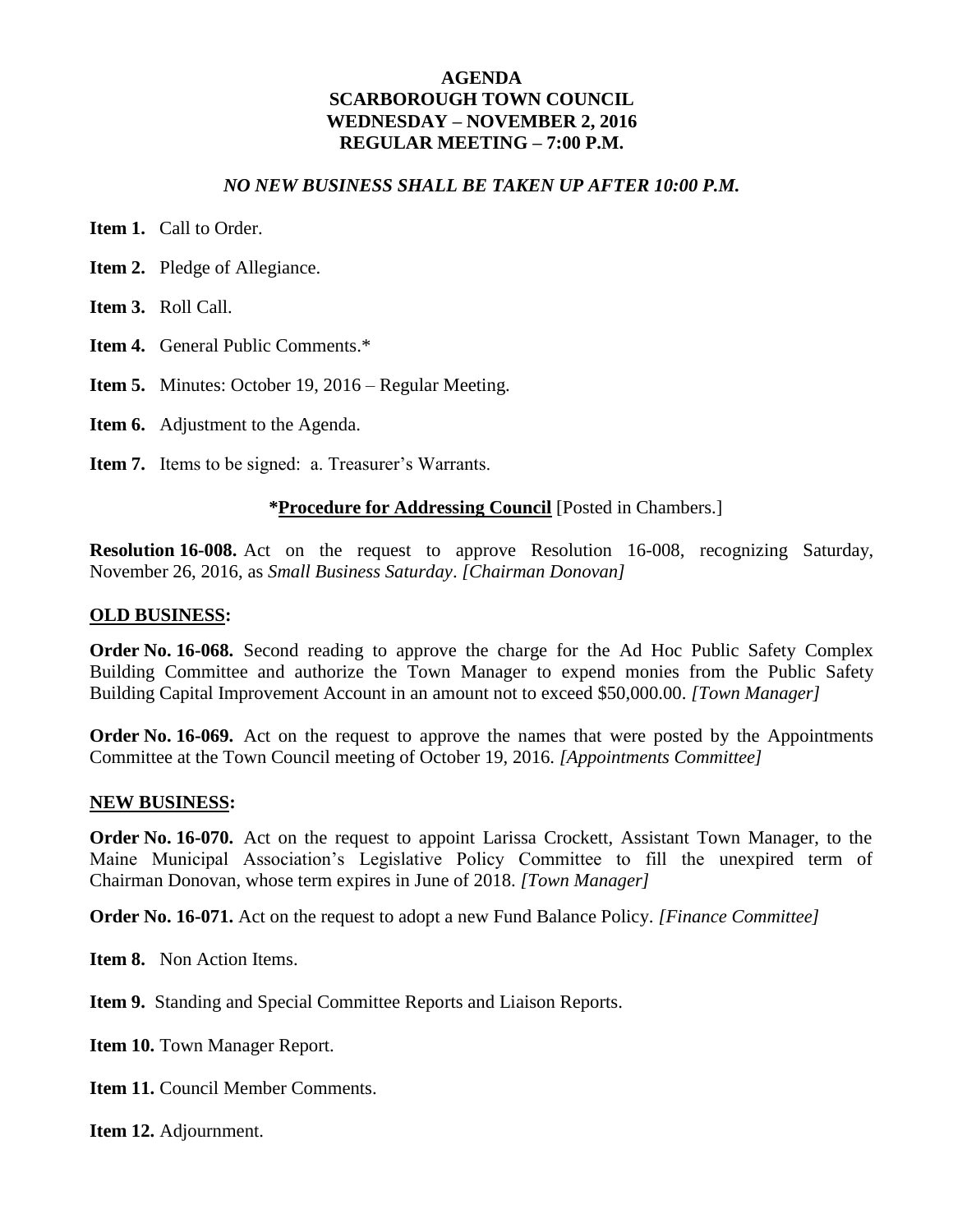**Resolution 16-008.** Move approval on the request to approve Resolution 16-008 recognizing Saturday, November 26, 2016, as *Small Business Saturday*. *[Chairman Donovan]*

| Chairman Donovan          | Ought to Pass                      |  |  |  |  |  |
|---------------------------|------------------------------------|--|--|--|--|--|
| Sponsor                   | Recommendation                     |  |  |  |  |  |
| 11/02/16                  | N/A                                |  |  |  |  |  |
| <b>First Reading/Vote</b> | Second Reading/Final Approval/Vote |  |  |  |  |  |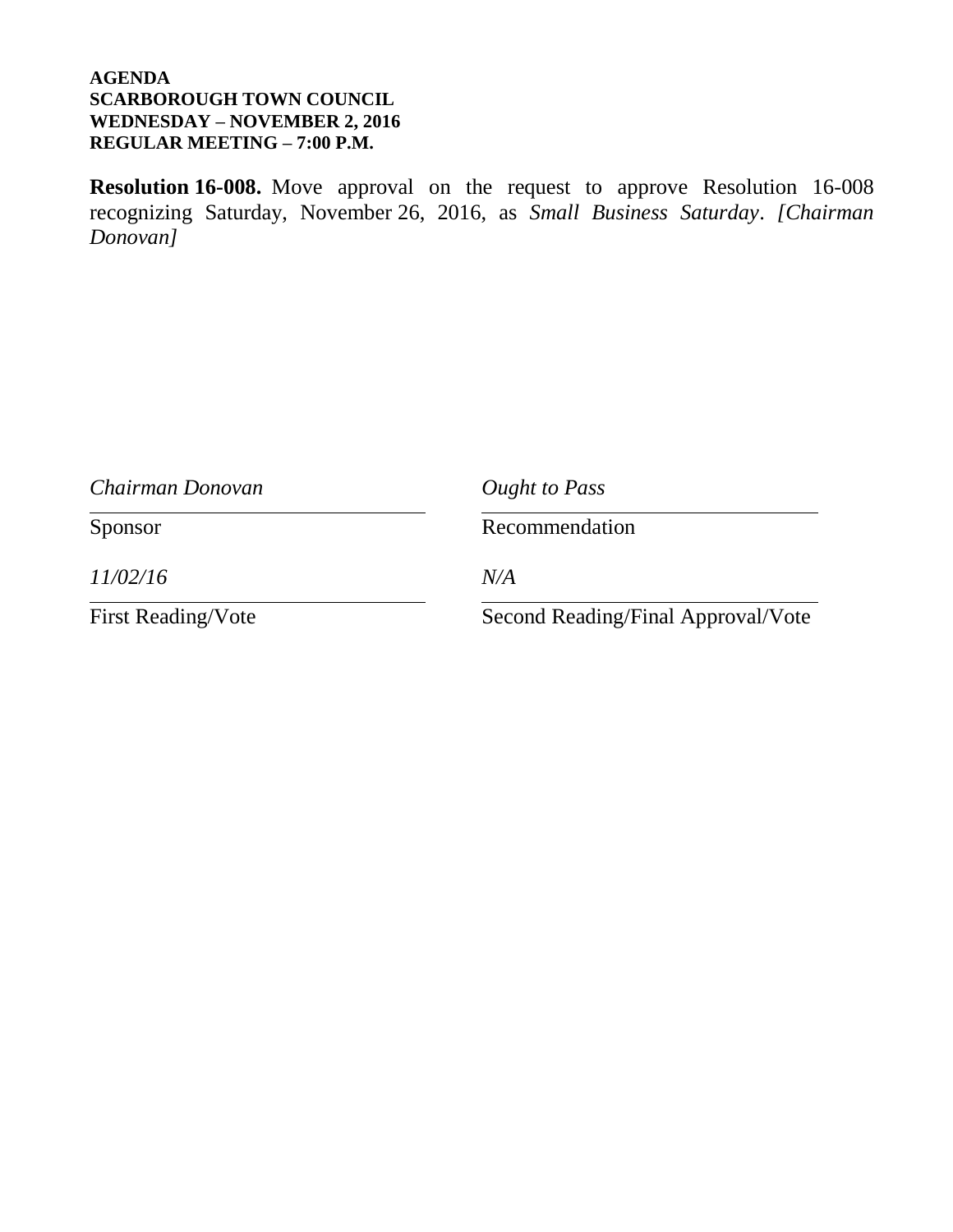Town of Scarborough, Maine

US ROUTE ONE, PO BOX 360 S C A R B O R O U G H , M A I N E • 0 4 0 7 0 - 0 3 6 0

### **Resolution 16-008**

*Recognizing November 26, 2016 Small Business Saturday*

**WHEREAS**, the government of Scarborough, Maine, celebrates our local small businesses and the contributions they make to our local economy and community; according to the United States Small Business Administration, there are currently 28.8 million small businesses in the United States, they represent 99.7 percent of all businesses with employees in the United States, are responsible for 63 percent of net new jobs created over the past 20 years, and,

**WHEREAS**, small businesses employ over 49 percent of all businesses with employees in the United States: and.

**WHEREAS,** 89 percent of consumers in the United States agree that small businesses contribute positively to the local community by supplying jobs and generating tax revenue; and

**WHEREAS,** 87 percent of consumers in the United States agree that small businesses are critical to the overall economic health of the United States; and,

**WHEREAS,** 93 percent of consumers in the United States agree that it is important for people to support the small businesses that they value in their community; and,

**WHEREAS**, Scarborough, Maine supports our local businesses that create jobs, boost our local economy and preserve our neighborhoods; and,

**WHEREAS**, advocacy groups as well as public and private organizations across the country have endorsed the Saturday after Thanksgiving as Small Business Saturday.

**NOW, THEREFORE, BE IT RESOLVED,** that the Scarborough Town Council proclaims November 26, 2016, *Small Business Saturday* in Scarborough, Maine and urges the resident of our community and communities across the country, to support small businesses and merchants on Small Business Saturday and throughout the year.

Signed and dated this 2<sup>nd</sup> day of November, 2016, on behalf of the Scarborough Town Council and the Town Manager of Scarborough, Maine.

Signed by: William Donovan Attested by: Yolande P. Justice Council Chair Town Clerk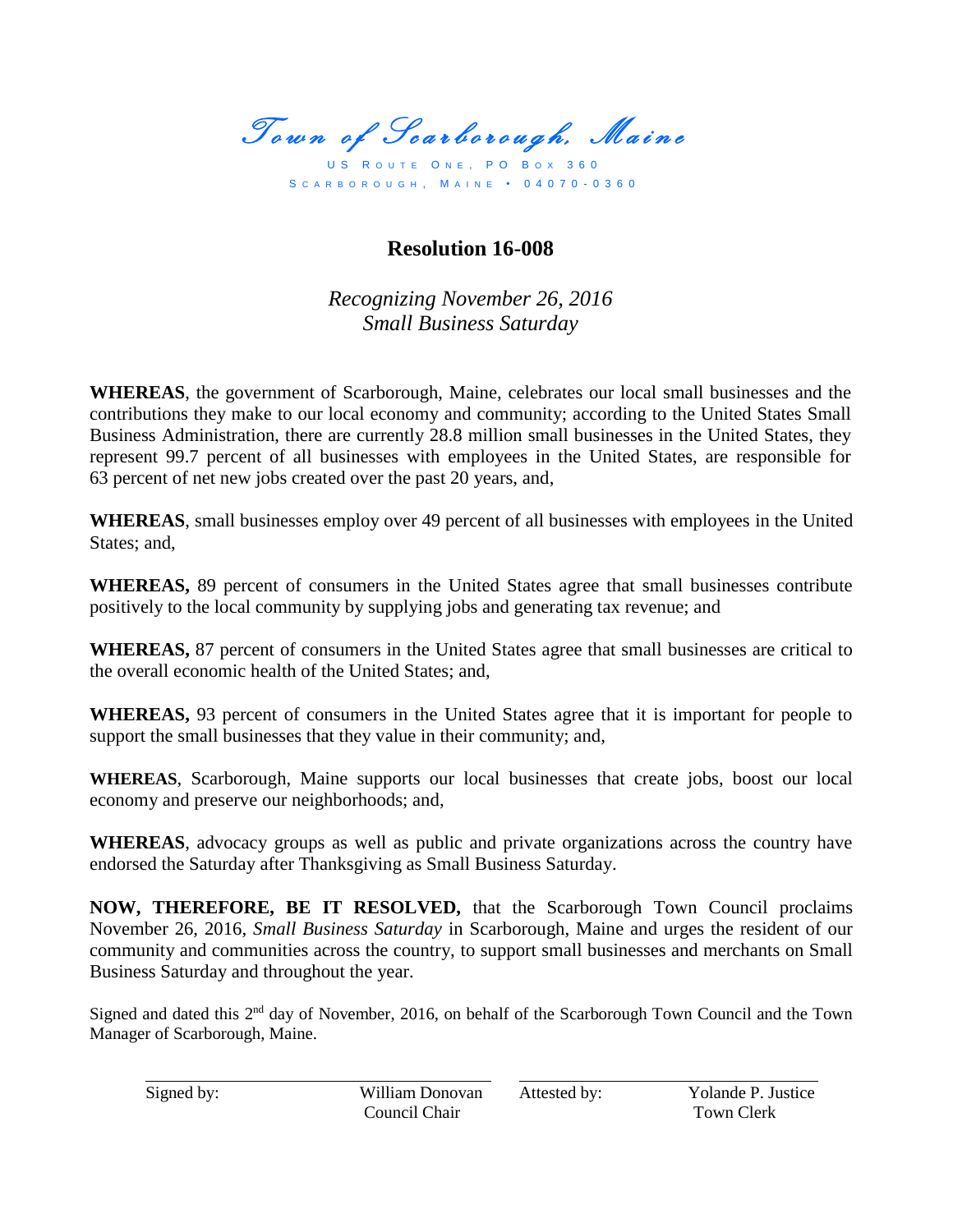**Order No. 16-068.** Second reading to approve the charge for the Ad Hoc Public Safety Complex Building Committee and authorize the Town Manager to expend monies from the Public Safety Building Capital Improvement Account in an amount not to exceed \$50,000.00. *[Town Manager]*

| Town Manager              |         | Ought to Pass                      |  |  |  |  |  |
|---------------------------|---------|------------------------------------|--|--|--|--|--|
| Sponsor                   |         | Recommendation                     |  |  |  |  |  |
| 10/19/2016                | 6 Yeas. | 11/02/16                           |  |  |  |  |  |
| <b>First Reading/Vote</b> |         | Second Reading/Final Approval/Vote |  |  |  |  |  |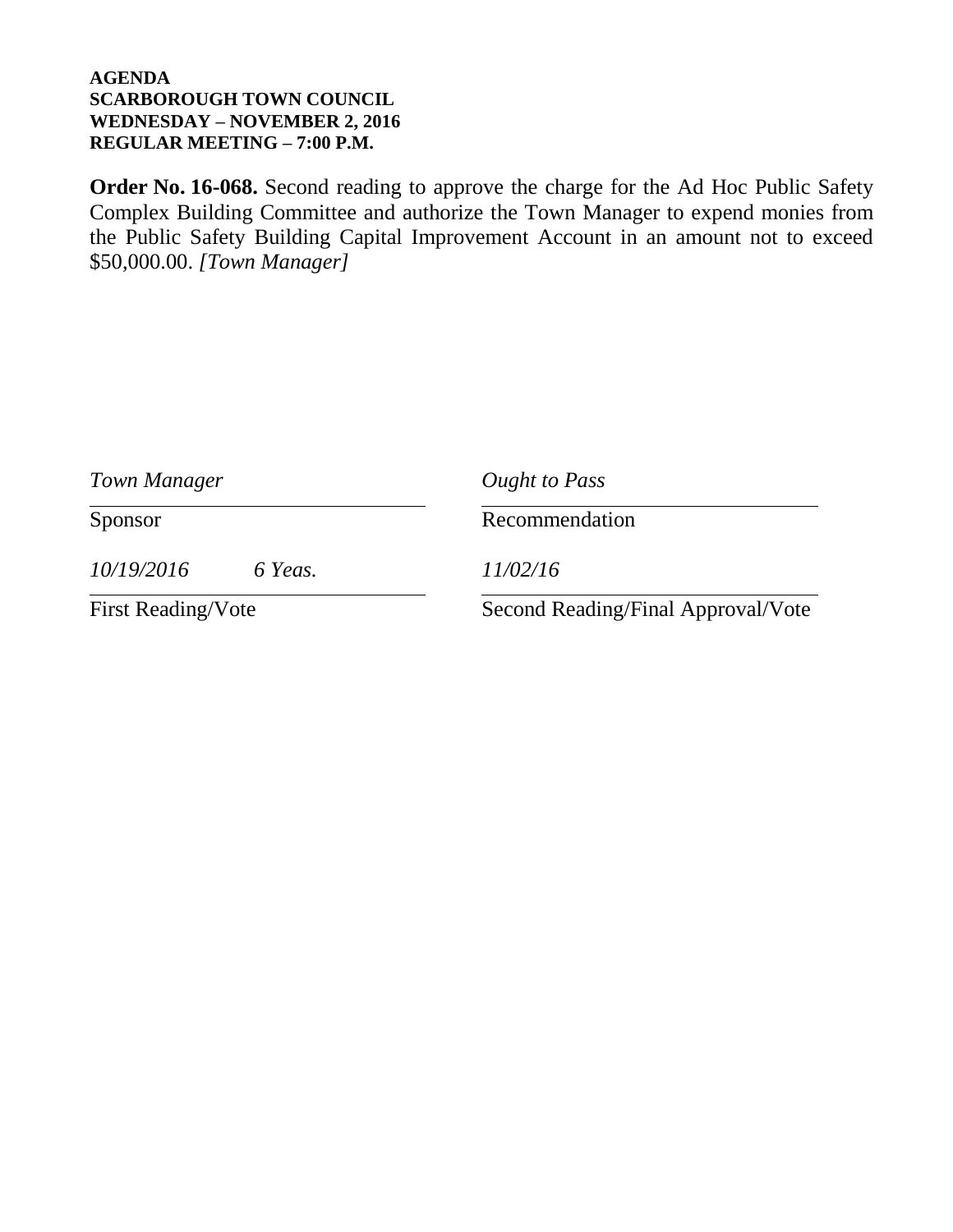### **Ad-Hoc Public Safety Complex Building Committee**

[Adopted November 2016]

**BE IT RESOLVED**, by the Council of the Town of Scarborough, Maine, in Town Council assembled, that,

**WHEREAS,** a new Public Safety Complex, combining Police and the central Fire Station, has been identified as the highest priority in the Long Range Facility Plan; and,

**WHEREAS,** the Town previously considered the feasibility of such a facility in 2007 and created the Public Safety Building Capital Improvement Account as a "town reserve fund for the financing of a public safety building and property and/or funding for property that would enhance existing public safety buildings", the current value of which is in excess of \$617,000; and,

**WHEREAS,** The Police and Fire Departments have historically shared an unprecedented level of collaboration and this cooperation can be strengthened and encouraged through the construction of a modern combined Public Safety Building; and,

**WHEREAS**, the existing facility continues to fail to meet the needs of Police and Fire and the operational and maintenance costs continue to increase; and,

**WHEREAS,** in an effort to advance this important project , the Town Council wishes to draw upon the resources of the community and qualified consultants to prepare a plan with sufficient detail to seek voter approval.

**NOW, THEREFORE, BE IT RESOLVED,** by the Scarborough Town Council in Town Council assembled, that there is hereby an Ad Hoc Public Safety Complex Building Committee created, and the membership, terms, offices and duties shall be as follows:

- 1. **Purpose.** The purpose of the Building Committee is to work with staff and qualified consultants in an effort to advise the Town Manager and Town Council on the preferred site, design and probable cost estimates for a new combined Police and Fire Public Safety Building. Such recommendations shall be sufficient to serve the purpose of preparing to seek voter approval for the facility. The following is a general overview of the discussion points, expectations and deliverables the Committee should consider in arriving at its recommendations:
	- **Review of Prior Work**-The Committee shall familiarize itself with the prior work accomplished for the project. In particular, the Committee should review the Feasibility Study prepared by Gawron Turgeon Architects in 2007/2008.
	- **Deliverables-** The Committees work and final recommendations should include the following elements:
		- 1. **Site Selection-** The Committee shall conduct a complete site selection process that considers all reasonable options for locating the facility, including public and private property;
		- 2. **Space Needs Analysis** A complete evaluation of space needs for Police and Fire that considers existing needs as well as some accommodation for future growth;
		- 3. **Schematic Design** Prepare a conceptual design, including lot layout and building elevations, that will provide sufficient detail to describe the facility;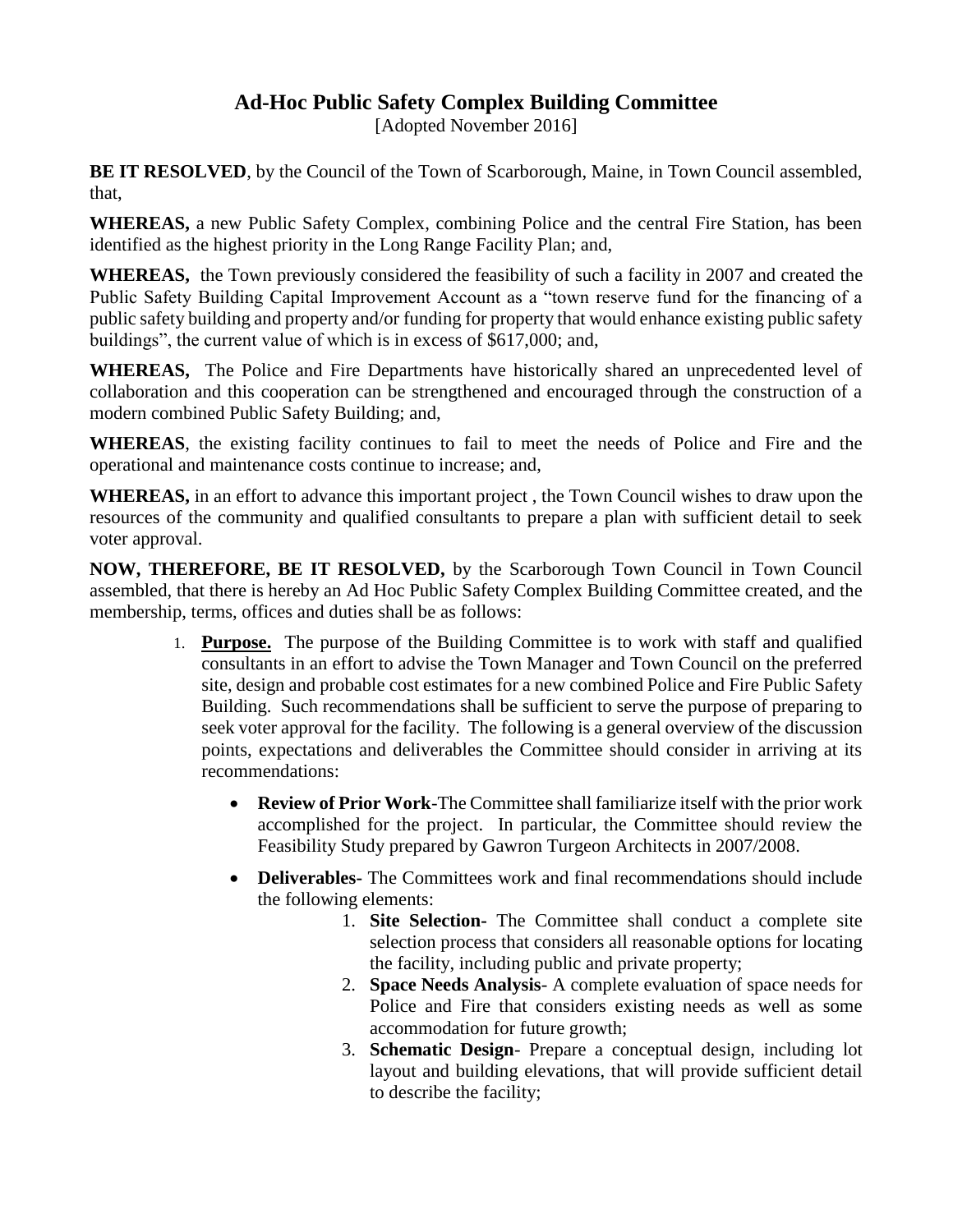- 4. **Probable Cost Statement** Prepare a probable cost estimate of the proposed facility with sufficient detail to forward to the voters for consideration.
- **Consideration of Other Town Facility Needs -** Review the Long Range Facility Plan to determine if other identified Town needs may be able to addressed in the facility. Combined use is encouraged to maximize value and overall cost savings.
- **Energy Efficiency-Life-Cycle Costs Considered** Evaluate the expected lifecycle costs of proposed systems and consider energy efficiency with an evaluation of return on investment.
- **Public Involvement** The Committee shall incorporate public input into the process, which will culminate in a public presentation of its findings and recommendations to the Town Council.
- **Best Practices** Research and review other similar projects to determine best practices that may be incorporated into the project. Tours of similar facilities is encouraged.

The Committee's powers and duties shall not exceed those prescribed, herein or otherwise restricted by Town Council Rules, Policies and Charter.

2. **Membership**. The membership intends to provide fair representation of key stakeholders and unique expertise in the construction or development field. The Committee shall be limited to Scarborough residents and comprised of seven  $(7)$  eleven  $(11)$  members as follows:

> Fire Chief Mike Thurlow (or designee) Police Chief Robbie Moulton (or designee) One (1) Two (2) Members of the Town Council Three (3) Six (6) Residents- at –Large: Bruce Bell Construction Expert: Rocco Risbara

- 3. Although official membership is limited to seven  $(7)$  eleven  $(11)$ , members, the Committee is encouraged to draw upon other resources and invite other key stakeholders to participate in their proceeding as they feel appropriate.
- 4. **Timeframe.** The Committee shall recommend and report, including the deliverables noted above, to the Town Council by August 2017, at which time the Committee shall cease to exist unless otherwise extended by the Town Council.
- 5. **Staff Resources Available.** The Town Manager will serve as support to this Committee and all Town Departments will be made available as may be necessary for the Committee to complete its task. In particular, it is expected that the Committee will involve the Town Engineer, Planning Director and the Sustainability Coordinate to supplement their efforts.
- 6. **Financial Support** It is understood that the Committee will require the services of qualified design professionals to conduct its work. As an initial authorization, the Town Council hereby authorizes an amount not to exceed \$50,000 from the Public Safety Building Capital Improvement Account to engage competent consulting professionals. These monies will be under the control of the Town Manager who will be responsible for consultant selection and payment for services rendered. The Committee may request additional funds as may be necessary to complete the project.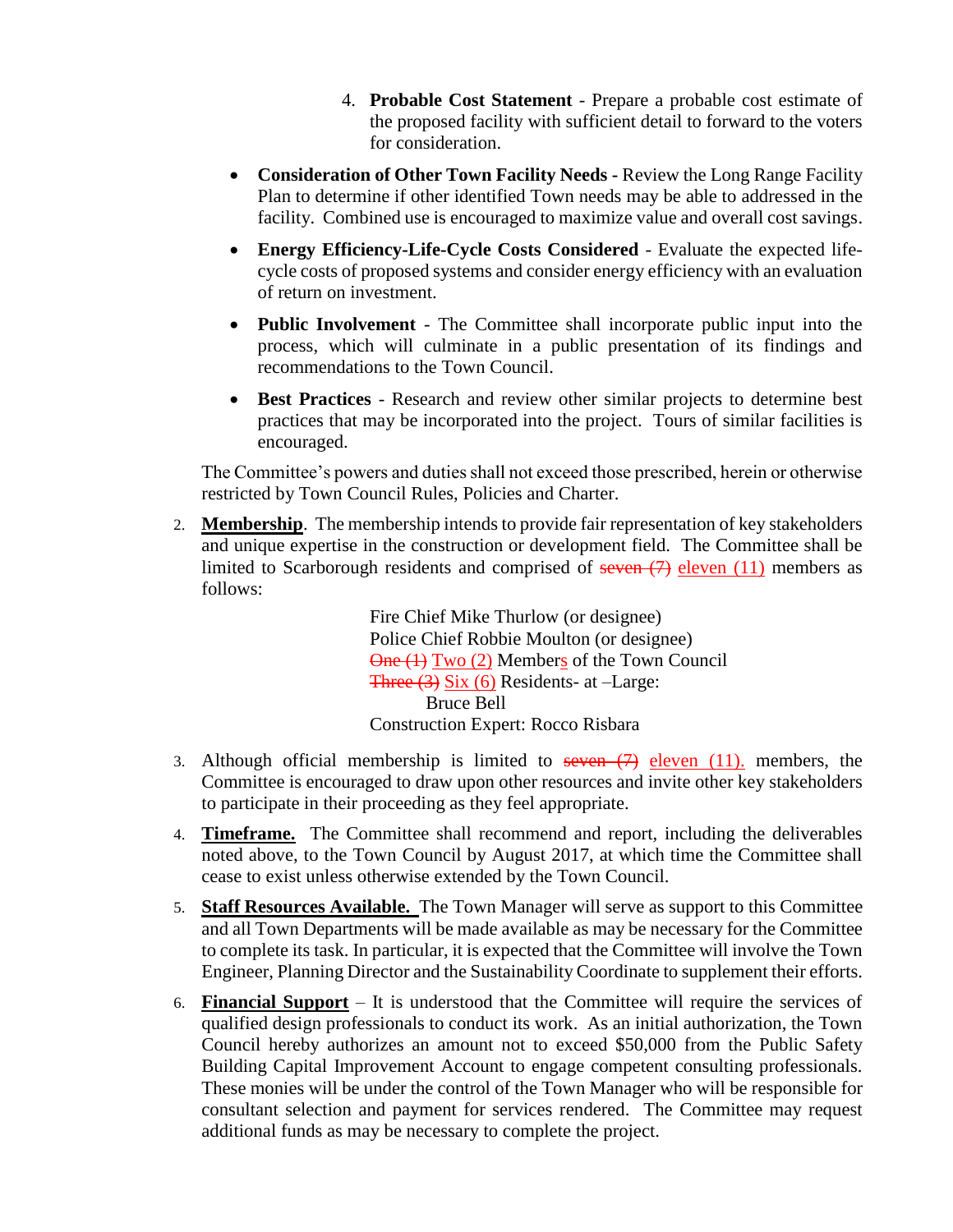- 7. **Vacancies and Removal**. Any vacancies shall be filled by the Town Council. The Town Council may remove any member of the Committee by vote of a majority of its members for misconduct or non-performance of duty.
- 8. **Officers.** The Committee shall elect a Chair and Recording Secretary from among its members. The Chair shall be counted to determine a quorum and shall have the same rights as other members of the Committee, including the right to vote**.**
- 9. **Quorum and Voting.** A quorum shall consist of four (4) members. The concurrence of a majority of the members present and voting shall be necessary to decide any question before the Committee.
- 10. **Meeting and Records.** The Committee shall meet often enough to complete its responsibilities within the deadline set and shall strive to meet weekly on a date and time specified by a vote of the majority of the Committee at its first organization meeting. Other meetings may be called by the Chair, provided that the Chair shall call a meeting of the Committee upon the request of at least three (3) members. The Committee shall keep minutes of its meetings and submit them to the Town Clerk's Office.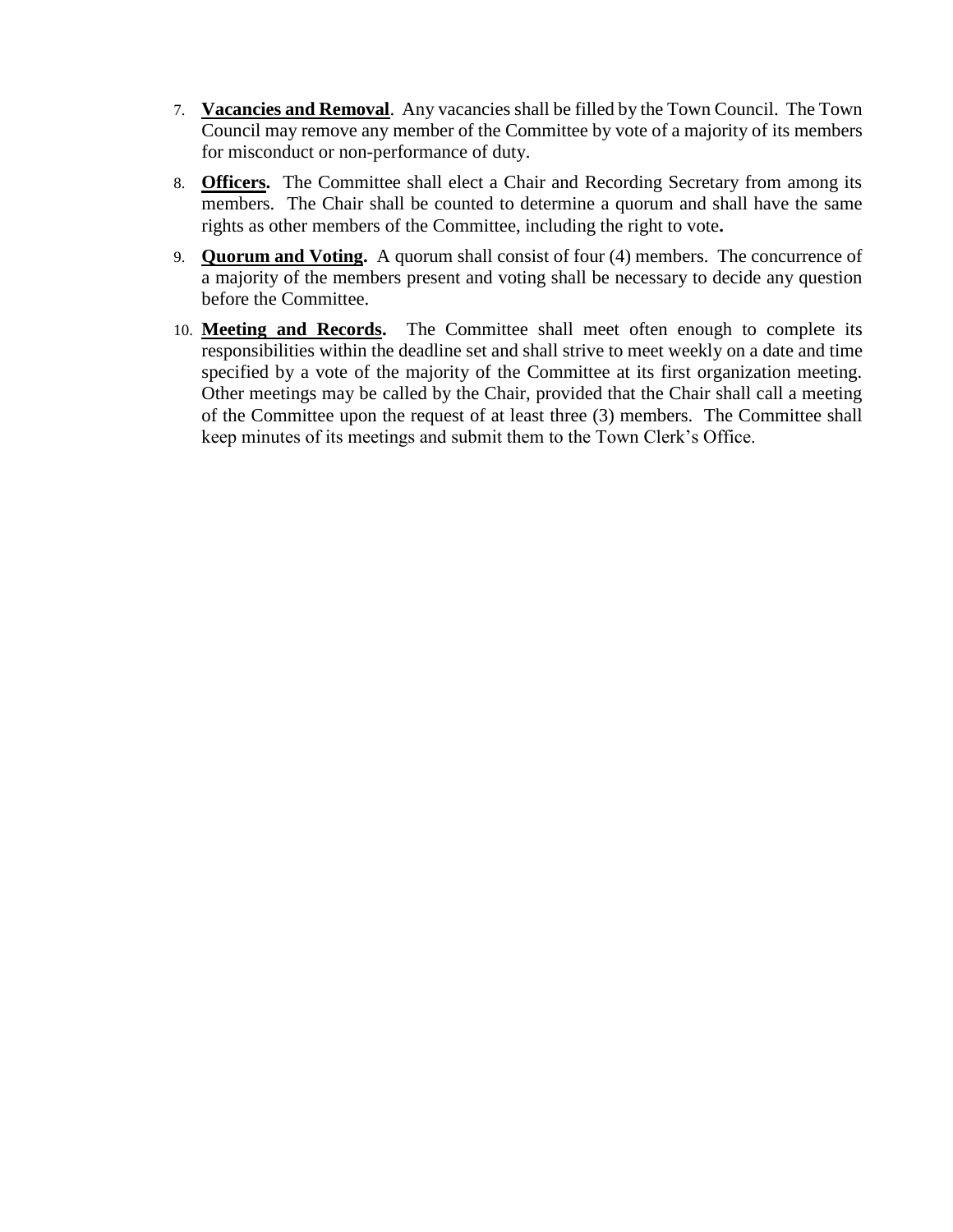**Order No. 16-069.** Act on the request to approve the following names that were posted by the Appointments Committee at the Town Council meeting of October 19, 2016 *[Appointments Committee]*:

### **Planning Board -**

Move the  $1<sup>st</sup>$  Alternate, Roger Beeley, to full voting member with a term to expire in 2017 and move the  $2<sup>nd</sup>$  Alternate, Robyn Saunders, to full voting member with a term to expire in 2018. Appoint Rachel Hendrickson as  $1<sup>st</sup>$  Alternate with a term to expire 2019 and appoint Richard DuPerre as the  $2<sup>nd</sup>$  Alternate with a term to expire in 2017. Changes to take effect on November 8, 2016.

### **Coastal Waters & Harbor Committee:**

Move the  $1<sup>st</sup>$  Alternate, Erica Downs, to full voting member with a term to expire in 2019 and move the  $2<sup>nd</sup>$  Alternate, Moira Erickson, to 1<sup>st</sup> alternate with a term to expire in 2019.

| <i>Appointments Committee</i> | Ought to Pass                      |  |  |  |  |  |
|-------------------------------|------------------------------------|--|--|--|--|--|
| Sponsor                       | Recommendation                     |  |  |  |  |  |
| <i>11/02/16</i>               | N/A                                |  |  |  |  |  |
| <b>First Reading/Vote</b>     | Second Reading/Final Approval/Vote |  |  |  |  |  |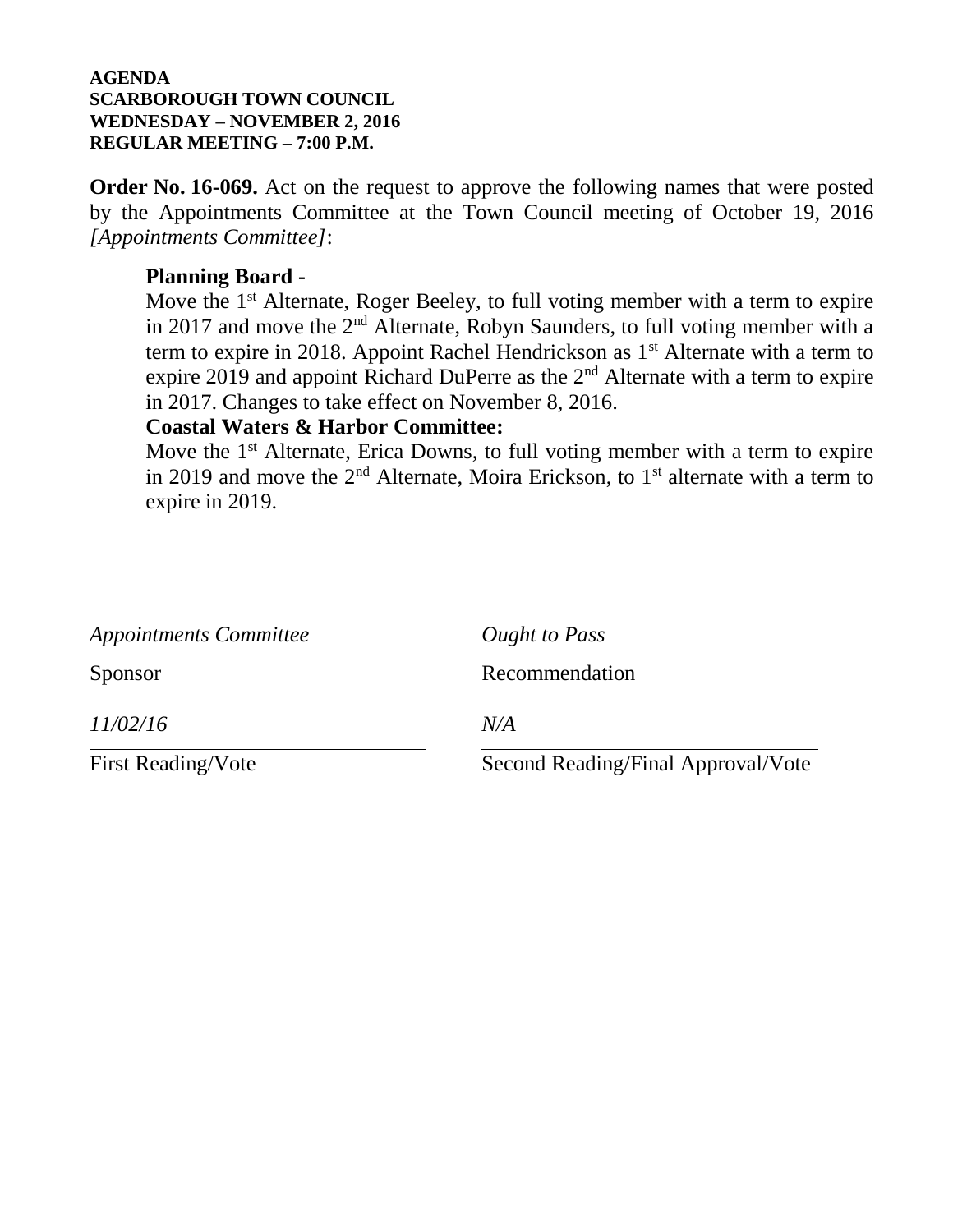**Order No. 16-070.** Move approval on the request to appoint Larissa Crockett, Assistant Town Manager, to the Maine Municipal Association's Legislative Policy Committee to fill the unexpired term of Chairman Donovan, whose term expires in June of 2018. *[Town Manager]*

| Town Manager              | Ought to Pass                      |  |  |  |  |  |
|---------------------------|------------------------------------|--|--|--|--|--|
| Sponsor                   | Recommendation                     |  |  |  |  |  |
| 11/02/16                  | N/A                                |  |  |  |  |  |
| <b>First Reading/Vote</b> | Second Reading/Final Approval/Vote |  |  |  |  |  |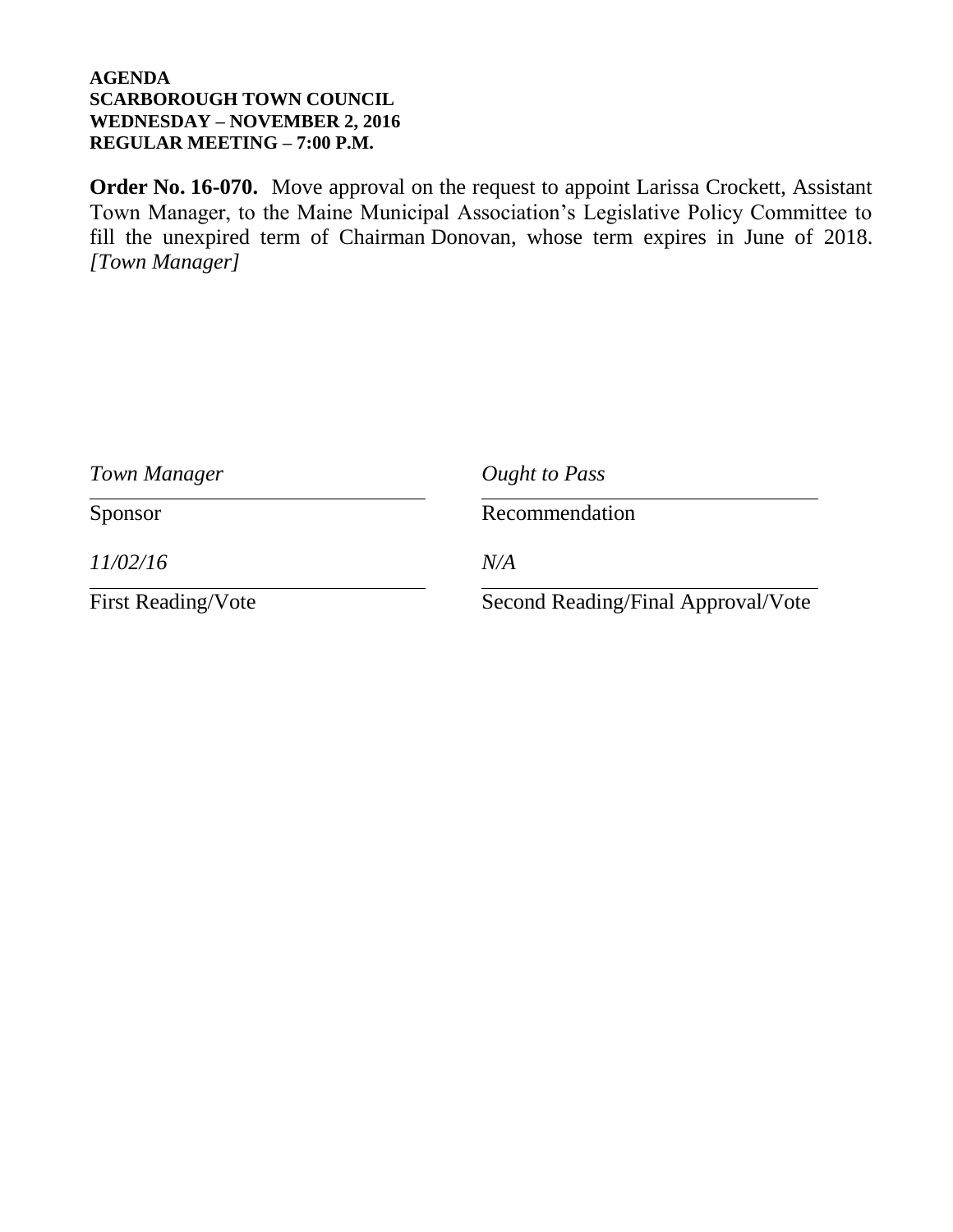**Order No. 16-071.** Move approval on the request to adopt a new Fund Balance Policy. *[Finance Committee]*

| <b>Finance Committee</b>  | Ought to Pass                      |  |  |  |  |
|---------------------------|------------------------------------|--|--|--|--|
| Sponsor                   | Recommendation                     |  |  |  |  |
| 11/02/16                  | N/A                                |  |  |  |  |
| <b>First Reading/Vote</b> | Second Reading/Final Approval/Vote |  |  |  |  |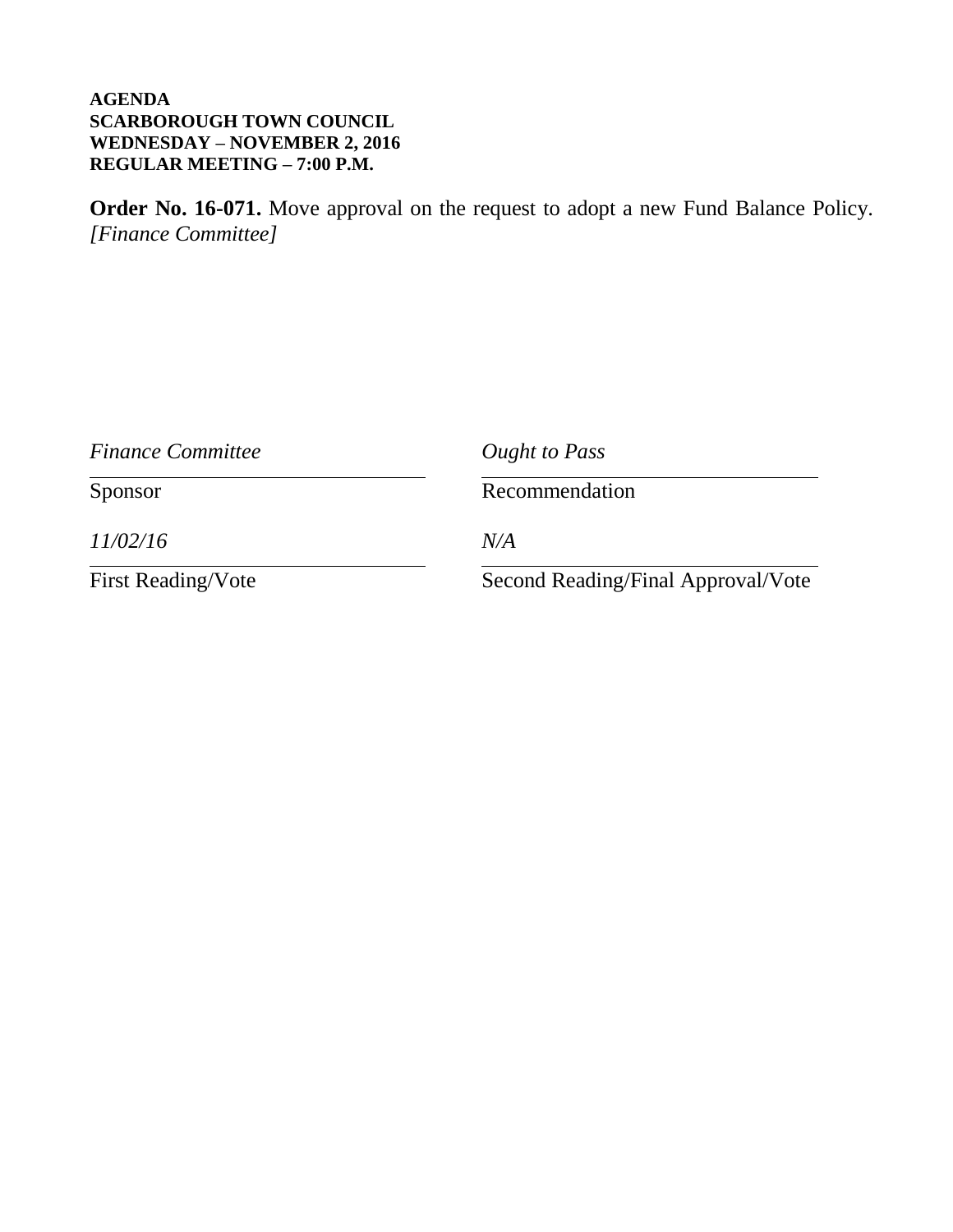#### **TOWN OF SCARBOROUGH FUND BALANCE POLICY**

#### **SUBJECT: Fund Balance Policy**

The Fund Balance Policy is intended to provide guidelines during the preparation and execution of the annual budget to ensure that sufficient reserves are maintained for unanticipated expenditures or revenue shortfalls. It also is intended to preserve flexibility throughout the fiscal year to make adjustments in funding for programs approved in connection with the annual budget.

The Fund Balance Policy should be established based upon a long-term perspective recognizing that stated thresholds are considered minimum balances. The main objective of establishing and maintaining a Fund Balance Policy is for the Town of Scarborough to be in a strong fiscal position that will allow for better position to weather negative economic trends.

The Fund Balance consists of five categories: Nonspendable, Restricted, Committed, Assigned, and Unassigned.

**• Nonspendable** Fund Balance consists of funds that cannot be spent due to their form (e.g. inventories and prepaids) or funds that legally or contractually must be maintained intact.

• **Restricted** Fund Balance consists of funds that are mandated for a specific purpose by external parties, constitutional provisions or enabling legislation.

**• Committed** Fund Balance consists of funds that are set aside for a specific purpose by the Council. Formal action must be taken prior to the end of the fiscal year. The same formal action must be taken to remove or change the limitations placed on the funds.

• **Assigned** Fund Balance consists of funds that are set aside with the intent to be used for a specific purpose by the Council. Assigned funds cannot cause a deficit in unassigned fund balance.

• **Unassigned** Fund Balance consists of excess funds that have not be classified in the previous four categories. All funds in this category are considered spendable resources. This category also provides the resources necessary to meet unexpected expenditures and revenue shortfalls.

**Unrestricted** Fund Balance is the combination of the Committed, Assigned and Unassigned fund balance.

### **Operating Budget**

The total General Fund Budget, are all budgets, including amendments, as adopted by the Town council. The General Fund Budget shall include all budgets included in funds 1100 and 7100:

Municipal Gross Budget Education Gross Budget Adult Learning Community Services- All Divisions Capital Equipment Debt Service County Assessment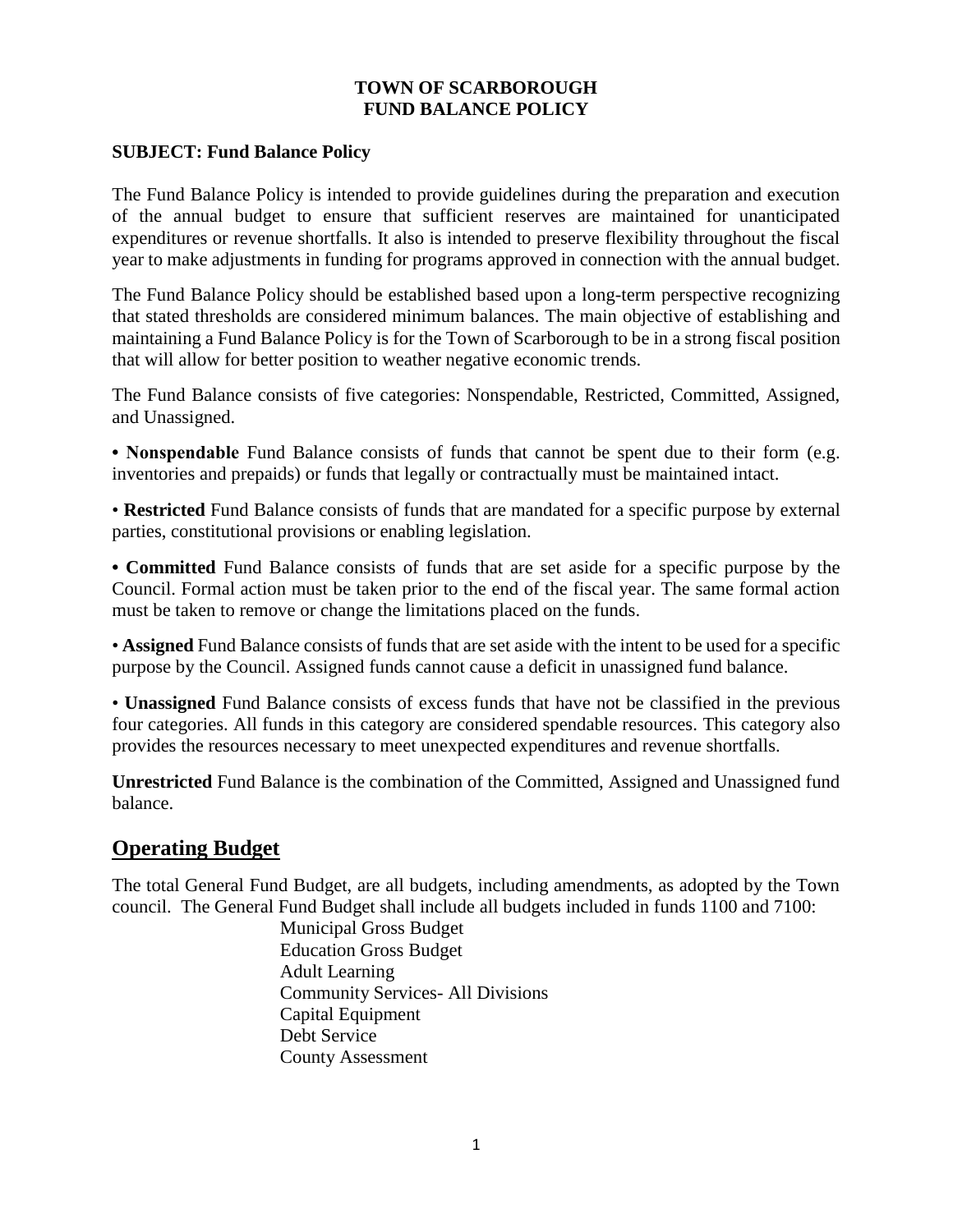### **Nonspendable and Restricted Funds**

Nonspendable funds are those funds that cannot be spent because they are either:

1) Not in spendable form (e.g. inventories and prepaids)

2) Legally or contractually required to be maintained intact

It is the responsibility of the Town Manager or their designee, to report all Nonspendable Funds appropriately in the Town's Financial Statements.

Restricted funds are those funds that have constraints placed on their use either:

1) Externally by creditors, grantors, contributors, or laws or regulations or other governments

2) By law through constitutional provisions or enabling legislation.

It is the responsibility of the of the Town Manager, or their designee, to report all Restricted Funds appropriately in the Town's Financial Statements.

### **Classifying Fund Balance Amounts**

When both restricted and unrestricted funds are available for expenditure, restricted funds should be spent first unless legal requirements disallow it. When committed, assigned and unassigned funds are available for expenditure, committed funds

should be spent first, assigned funds second, and unassigned funds last; unless the Town Council has provided otherwise in its commitment or assignment actions.

### **Authority to Commit Funds**

The Town Council has the authority to set aside funds for a specific purpose. Any funds set aside as Committed Fund Balance requires the passage of a resolution by a simple majority vote. The passage of such action must take place prior to June 30th of the applicable fiscal year. If the actual amount of the commitment is not available by June 30th, the resolution must state the process or formula necessary to calculate the actual amount as soon as information is available.

### **Authority to Assign Funds**

Upon passage of the Fund Balance Policy, authority is given to the Town Manager to assign funds for specific purposes. Any funds set aside as Assigned Fund Balance must be reported to the Town Council. The Town Council as the authority to set aside funds for the intended use of a specific purpose. Any funds set aside as Assigned Fund Balance requires a simple majority vote and must be recorded in the minutes. The same action is required to change or remove the assignment.

### **Unassigned Fund Balance**

Unassigned Fund Balance is the residual amount of Fund Balance in the General Fund. It represents the resources available for future spending. An appropriate level of Unassigned Fund Balance should be maintained in the General Fund in order to cover unexpected expenditures and revenue shortfalls.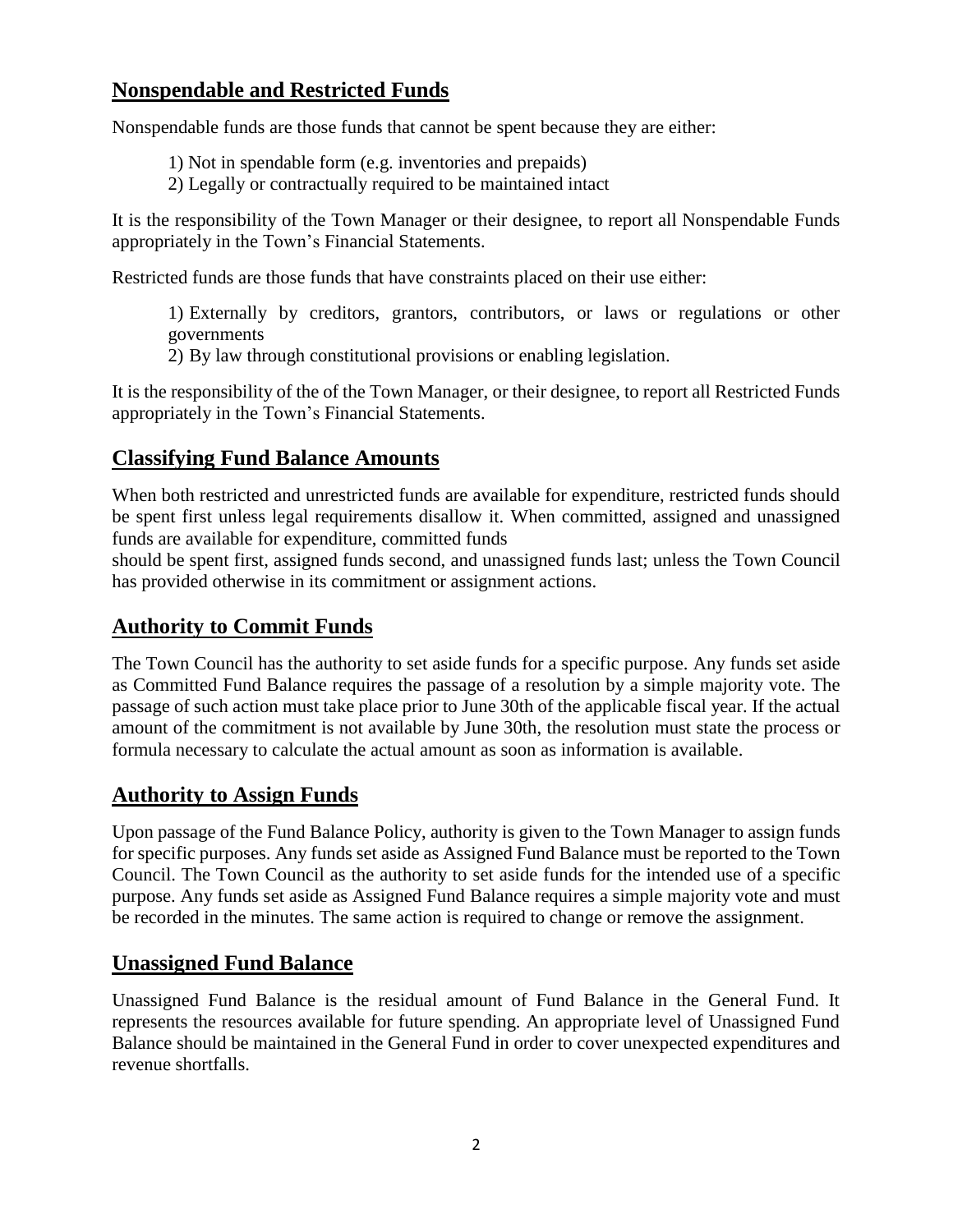In the event of projected revenue shortfalls, it is the responsibility of the Town Manager to report the projections to the Town Council's Finance Committee on a quarterly basis and will include an outline of recommended Management actions to address any shortfall.

The Town has set a goal, through this Fund Balance Policy, to maintain the level of unassigned fund balance equal to 10.0% of Scarborough's Operating Budget for the prior fiscal year and to not fall below 8.33% (or 1/12) of Scarborough's Operating Budget.

Once the Town achieves an unassigned fund balance equal to 10.0% of Scarborough's Operating Budget, any excess above 12% must be assigned by any combination to one of the following:

a) Retained in nonspendable and restricted accounts that offset unfunded liabilities, and/or b) retained in assigned accounts that may be used in future budget cycles as a property tax rate stabilization; available for use during a catastrophic event, and/or

- c) funding future capital expenditures and/or projects, and/or
- d) the retirement of debt, and/or
- e) a taxpayer refund.

In the event that the balance drops below the established minimum level, the Town Council will develop a plan to replenish the fund balance to the established minimum level within two years.

# **Reporting**

Annually the Town Manager shall report to the Town Council's Finance Committee the Statement of Activity of all fund balances that will include the beginning year's balances, gross adjustments in and out of each account during the reporting period and final report period ending balances. Such report shall occur following receipt of the audited financial statements.

## **Repeal of Prior Town Council Fund Balance Policy.**

This section repeals the Town Council Fund Balance Policy adopted by the Town Council on September 17, 1997 and as amended on January 20, 2010 and replaces it this document adopted by the Town Council on .